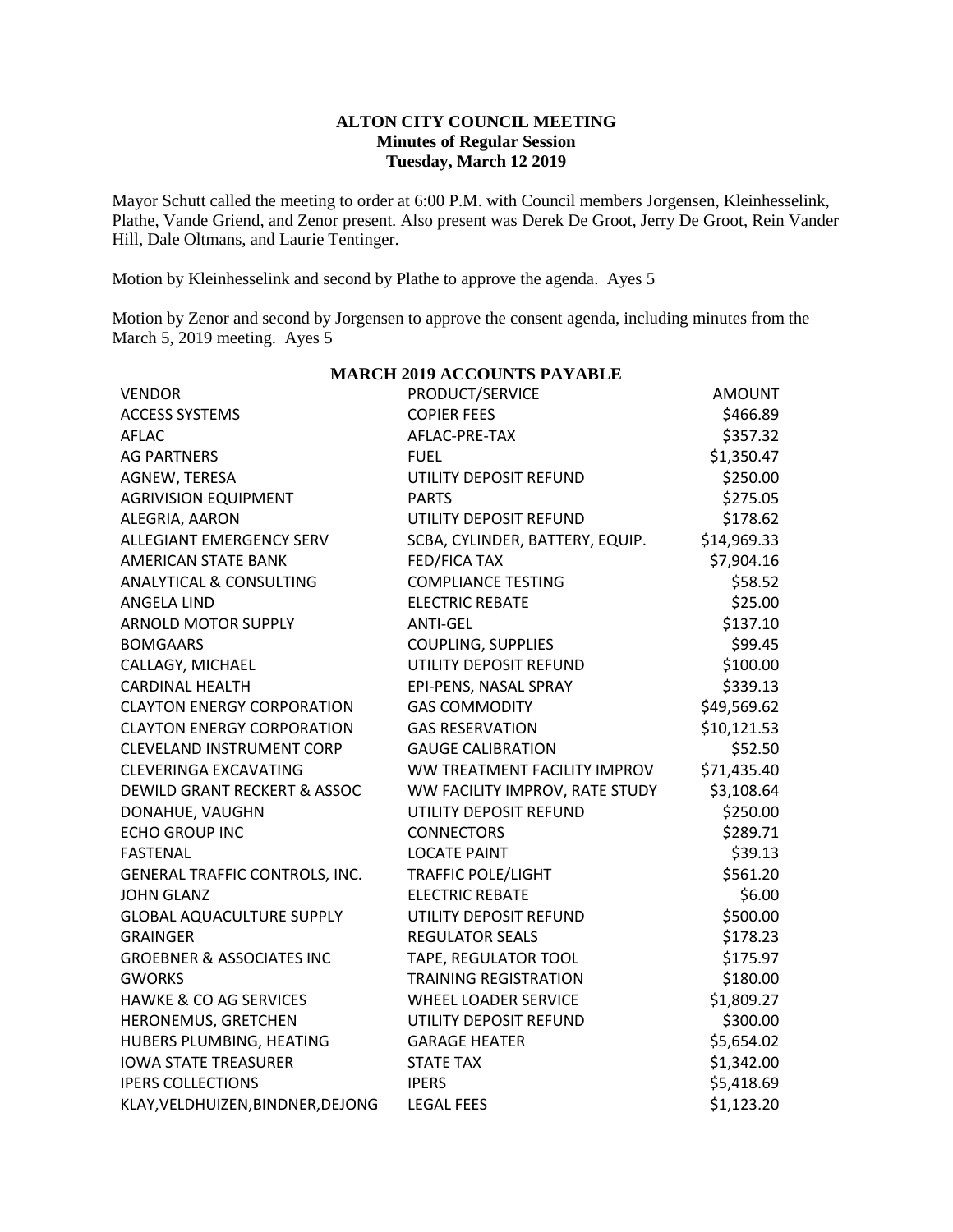| <b>KGM</b>                      | <b>METERS</b>                        | \$944.23     |
|---------------------------------|--------------------------------------|--------------|
| <b>KOPETSKYS ACE</b>            | <b>ICE MELT</b>                      | \$20.98      |
| MCINTYRE, CHAD                  | UTILITY DEPOSIT REFUND               | \$250.00     |
| MIDAMERICAN                     | <b>STREET LIGHTS</b>                 | \$233.49     |
| MID SIOUX OPPORTUNITY           | PROJECT SHARE                        | \$20.00      |
| MIKES WELDING & REPAIR          | <b>PLOW SUPPLIES</b>                 | \$84.20      |
| MISSOURI RIVER ENERGY SERVICES  | <b>ELECTRIC</b>                      | \$73,415.17  |
| <b>MUNICIPAL UTIL-BILLS</b>     | <b>UTILITIES</b>                     | \$3,037.17   |
| NEAL CHASE LUMBER CO            | SHED MAINT, SUPPLIES                 | \$561.59     |
| NOTEBOOM ELECTRIC               | SHED MAINT.                          | \$119.27     |
| ORANGE CITY MUNICIPAL UTILITIES | <b>BULK WATER</b>                    | \$5,687.47   |
| ONE OFFICE SOLUTION             | <b>OFFICE SUPPLIES</b>               | \$49.88      |
| ORANGE CITY HEALTH SYSTEM       | PARAMEDIC ASSIST                     | \$130.00     |
| <b>ORANGE CITY SANITATION</b>   | <b>GARBAGE HAULING</b>               | \$6,623.10   |
| <b>PAYROLL</b>                  | PAYROLL CHECKS ON 2/28/2019          | \$25,774.29  |
| POTTEBAUM, ANN                  | UTILITY DEPOSIT REFUND               | \$200.00     |
| <b>RICE SIGNS</b>               | <b>SIGNS</b>                         | \$468.00     |
| SIOUXLAND PRESS                 | <b>PUBLICATIONS</b>                  | \$143.15     |
| T & L TOOLS                     | <b>SPLIT BEAM</b>                    | \$218.31     |
| <b>TEGROOTENHUIS, KIEFER</b>    | UTILITY DEPOSIT REFUND               | \$200.00     |
| TOWN & COUNTRY IMPLEMENT        | <b>DUST SEAL</b>                     | \$104.69     |
| TREASURER - STATE OF IOWA       | <b>WATER EXCISE TAX</b>              | \$1,177.00   |
| TREASURER - STATE OF IOWA       | <b>SALES TAX</b>                     | \$4,345.00   |
| TRI-STATE OVERHEAD SALES INC    | <b>GARAGE DOOR MAINT.</b>            | \$183.75     |
| U.S. POSTMASTER                 | <b>POSTAGE</b>                       | \$500.00     |
| VAN MAANEN'S RADIO SHACK        | <b>IT SERVICES</b>                   | \$71.25      |
| <b>VERIZON</b>                  | <b>CELL PHONES</b>                   | \$664.06     |
| <b>VISA</b>                     | SUPPLIES, TRAVEL & TRAINING          | \$1,686.07   |
| WELLMARK BLUE CROSS/BLUE SHIELD | <b>GROUP INSURANCE</b>               | \$9,247.64   |
| <b>WESCO DISTRIBUTION, INC.</b> | <b>TRANSFORMER</b>                   | \$7,479.30   |
| <b>WEST IOWA TELEPHONE</b>      | TELEPHONE, FAX, INTERNET             | \$576.95     |
| ZAKRZEWSKI, STEPHANIE           | UTILITY DEPOSIT REFUND               | \$37.18      |
|                                 | <b>TOTAL ACCOUNTS PAYABLE CHECKS</b> | \$322,879.34 |

**FIRE DEPARTMENT:** Derek De Groot and Jerry De Groot presented the Council with a bid for a new Tanker Truck. The Department has been working with Mid-West Fire and received a quote with all of the options requested. De Groot noted the Fire Department will be able to contribute \$50,000 from fundraising, towards the purchase of the new truck. The Council discussed funding sources for the truck and the need to raise funds.

Motion by Kleinhesselink and second by Zenor to approve the purchase of a new Tanker Truck for the Alton Fire Department as presented. Ayes 4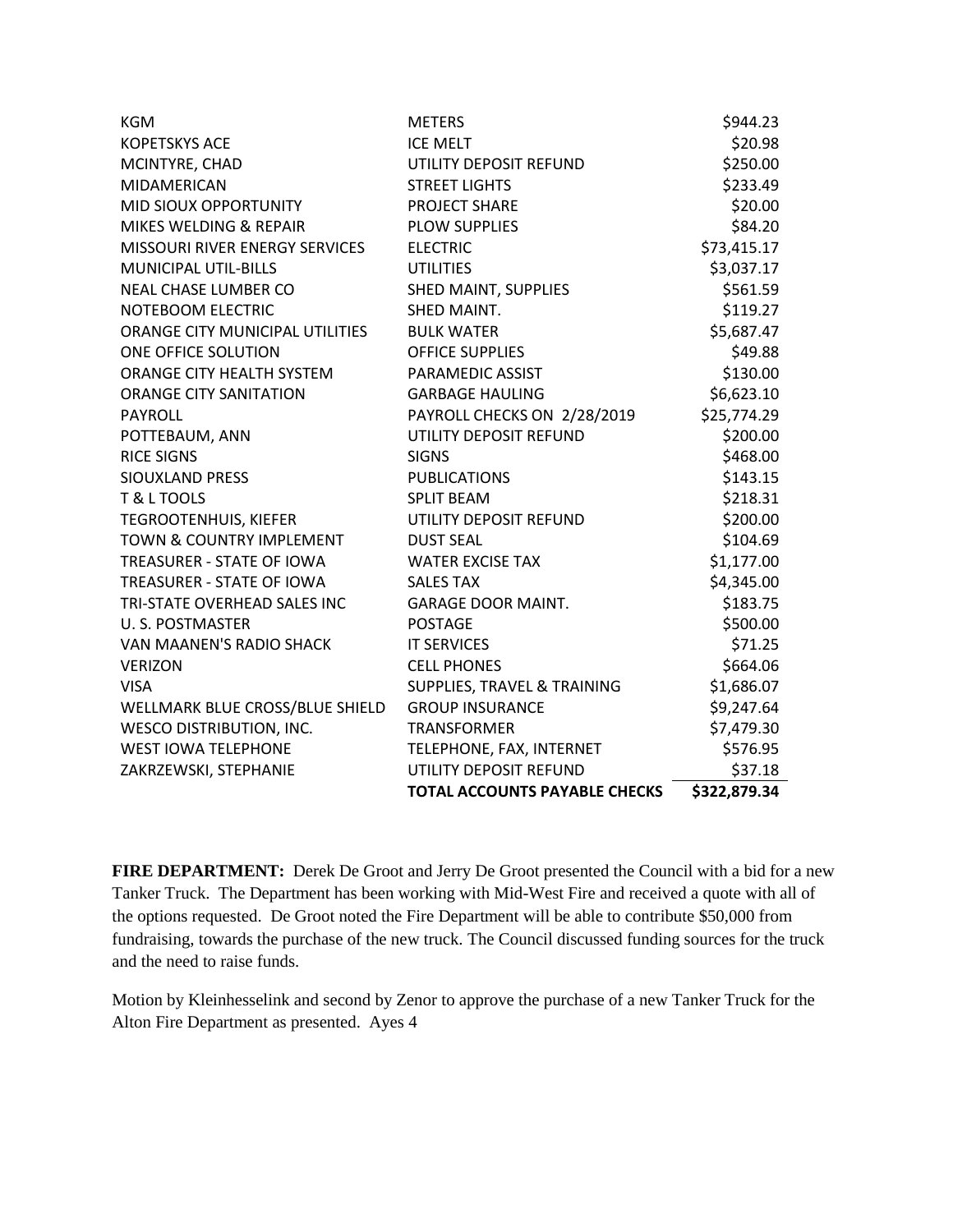**2019 GO BOND:** The Mayor opened the public hearing for the 2019 General Obligation Bond at 6:27 P.M. No oral or written comments were received. The public hearing was closed at 6:28 P.M.

**RESOLUTION 19-04 "RESOLUTION INSTITUTING PROCEEDINGS TO TAKE ADDITIONAL ACTION FOR THE ISSUANCE OF NOT TO EXCEED \$1,100,000 GENERAL OBLIGATION CAPITAL LOAN NOTES"** was introduced and moved for adoption by Council Member Zenor. Kleinhesselink seconded the motion to adopt.

On roll call vote: Ayes: Jorgensen, Kleinhesselink, Plathe, Zenor Nays: None Absent: Vande Griend

Whereupon the Mayor declared the Resolution duly adopted.

# **RESOLUTION 19-06 "RESOLUTION AUTHORIZE THE ISSUANCE OF \$1,100,000 GENERAL OBLIGATION CAPITAL LOAN NOTES, SERIES 2019, AND LEVYING A TAX FOR THE**

**PAYMENT THEREOF"** was introduced and moved for adoption by Council Member Jorgensen. Plathe seconded the motion to adopt.

On roll call vote: Ayes: Jorgensen, Kleinhesselink, Plathe, Zenor Nays: None Absent: Vande Griend

Whereupon the Mayor declared the Resolution duly adopted.

**Budget:** Oltmans presented the budget for FY20.

Mayor Schutt opened a public hearing at 6:37 PM. No written or oral comments were received. Mayor Schutt closed the public hearing at 6:38 PM.

### **RESOLUTION 19-07 "A RESOLUTION OF THE CITY COUNCIL OF ALTON, IOWA, ADOPTING THE ANNUAL BUDGET FOR FISCAL YEAR ENDING JUNE 30, 2020"** was

introduced and moved for adoption by Council Member Kleinhesselink. Jorgensen seconded the motion to adopt.

On roll call vote: Ayes: Jorgensen, Kleinhesselink, Plathe, Zenor Nays: None Absent: Vande Griend

Whereupon the Mayor declared the Resolution duly adopted.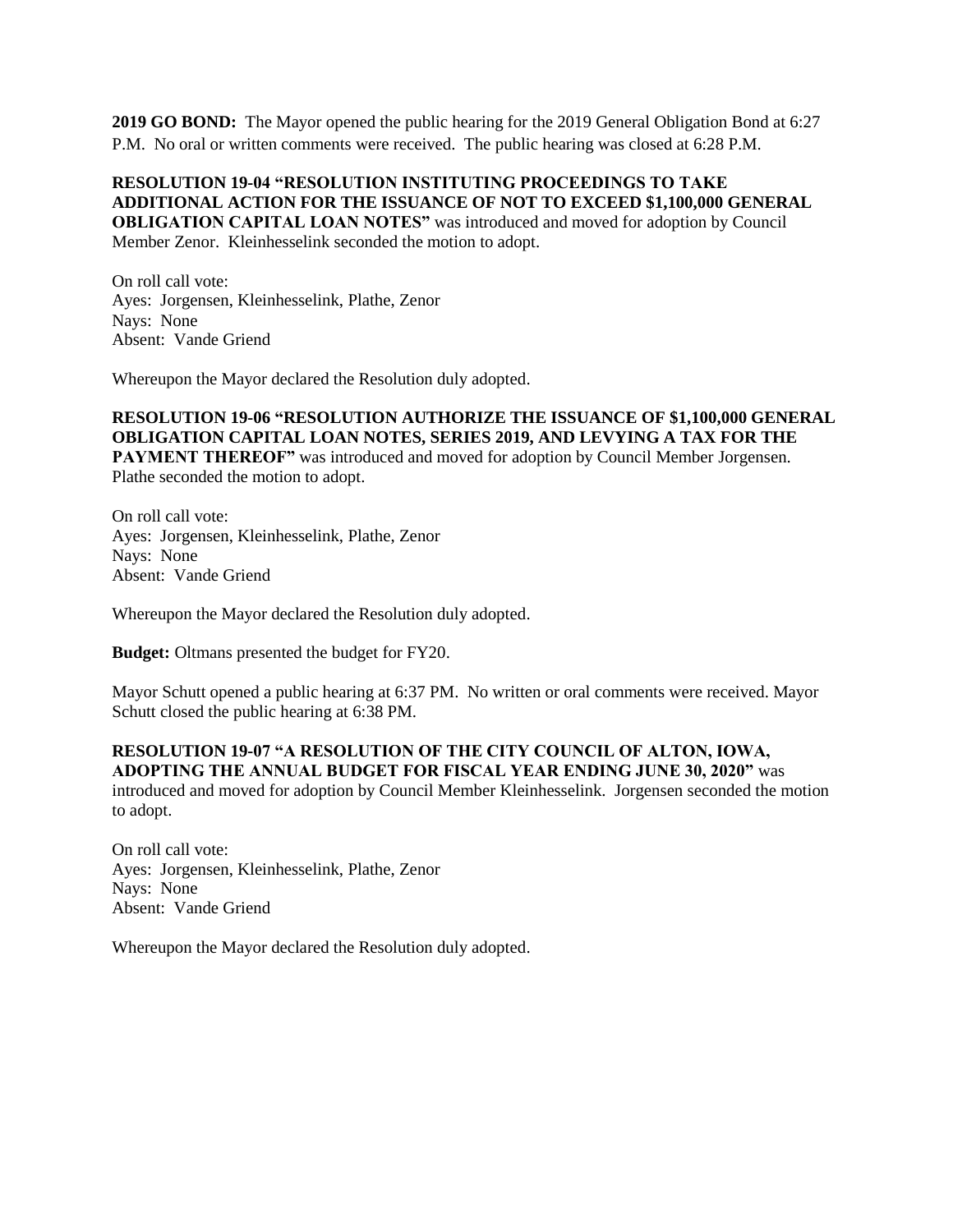### **URBAN RENEWAL PLAN:**

# **RESOLUTION 19-08 "RESOLUTION TERMINATING THE ALTON URBAN RENEWAL PLAN DISTRICT I AND ENDING THE ALTON DISTRICT I URBAN RENEWAL AREA"** was

introduced and moved for adoption by Council Member Kleinhesselink. Zenor seconded the motion to adopt.

On roll call vote: Ayes: Jorgensen, Kleinhesselink, Plathe, Zenor Nays: None Absent: Vande Griend

Whereupon the Mayor declared the Resolution duly adopted.

Ordinance 853 was introduced by Council Member Plathe.

### **ORDINANCE 853 "AN ORDINANCE REPEALING ORDINANCE NOS. 608, 718, AND 840 PROVIDING FOR THE DIVISION OF TAXES LEVIED ON TAXABLE PROPERTY IN THE AMENDED ALTON URBAN RENEWAL PLAN DISTRICT I FOR THE ALTON DISTRICT I URBAN RENEWAL AREA, IN THE CITY OF ALTON, IOWA, PURSUANT TO SECTION 403.19 OF THE CODE OF IOWA"**

Motion by Council Member Kleinhesselink that the reading just had to be the first and the Council dispense with the statutory provision that this Ordinance be fully and distinctly read on three different days as provided by section 380.3 of the Code of Iowa. Motion was duly seconded by Council Member Zenor.

On roll call vote: Ayes: Jorgensen, Kleinhesselink, Plathe, Zenor Nays: None Absent: Vande Griend

And the Mayor declares the motion duly carried.

Motion by Kleinhesselink that title of said bill for Ordinance be approved as set out and said bill for Ordinance 853 be adopted and placed on its final passage. Council Member Plathe seconded the foregoing motion.

On roll call vote: Ayes: Jorgensen, Kleinhesselink, Plathe, Zenor Nays: None Absent: Vande Griend

The Mayor declares the motion duly carried and will forthwith sign the said Ordinance and the Clerk will add his attestation thereto, said Ordinance being adopted.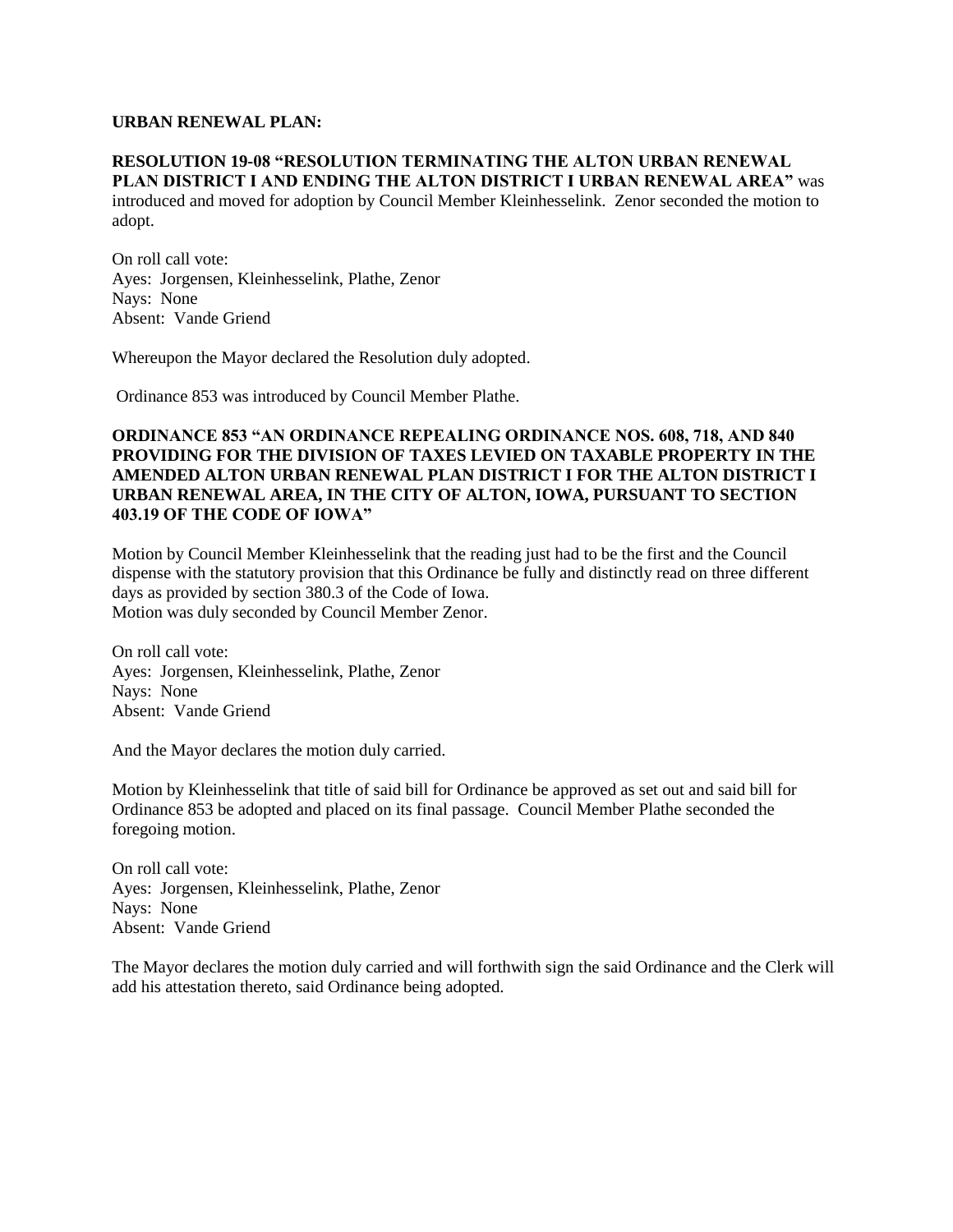#### **RESOLUTION 19-09 "RESOLUTION TERMINATING THE ALTON URBAN RENEWAL PLAN DISTRICT IV AND ENDING THE ALTON DISTRICT IV URBAN RENEWAL AREA"**

was introduced and moved for adoption by Council Member Jorgensen. Plathe seconded the motion to adopt.

On roll call vote: Ayes: Jorgensen, Kleinhesselink, Plathe, Zenor Nays: None Absent: Vande Griend

Whereupon the Mayor declared the Resolution duly adopted.

Ordinance 854 was introduced by Council Member Jorgensen.

### **ORDINANCE 854 "AN ORDINANCE REPEALING ORDINANCE NOS. 619 AND 684 PROVIDING FOR THE DIVISION OF TAXES LEVIED ON TAXABLE PROPERTY IN THE AMENDED ALTON URBAN RENEWAL PLAN DISTRICT IV FOR THE ALTON DISTRICT IV URBAN RENEWAL AREA, IN THE CITY OF ALTON, IOWA, PURSUANT TO SECTION 403.19 OF THE CODE OF IOWA"**

Motion by Council Member Kleinhesselink that the reading just had to be the first and the Council dispense with the statutory provision that this Ordinance be fully and distinctly read on three different days as provided by section 380.3 of the Code of Iowa. Motion was duly seconded by Council Member Zenor.

On roll call vote: Ayes: Jorgensen, Kleinhesselink, Plathe, Zenor Nays: None Absent: Vande Griend

And the Mayor declares the motion duly carried.

Motion by Kleinhesselink that title of said bill for Ordinance be approved as set out and said bill for Ordinance 854 be adopted and placed on its final passage. Council Member Zenor seconded the foregoing motion.

On roll call vote: Ayes: Jorgensen, Kleinhesselink, Plathe, Zenor Nays: None Absent: Vande Griend

The Mayor declares the motion duly carried and will forthwith sign he said Ordinance and the Clerk will add his attestation thereto, said Ordinance being adopted.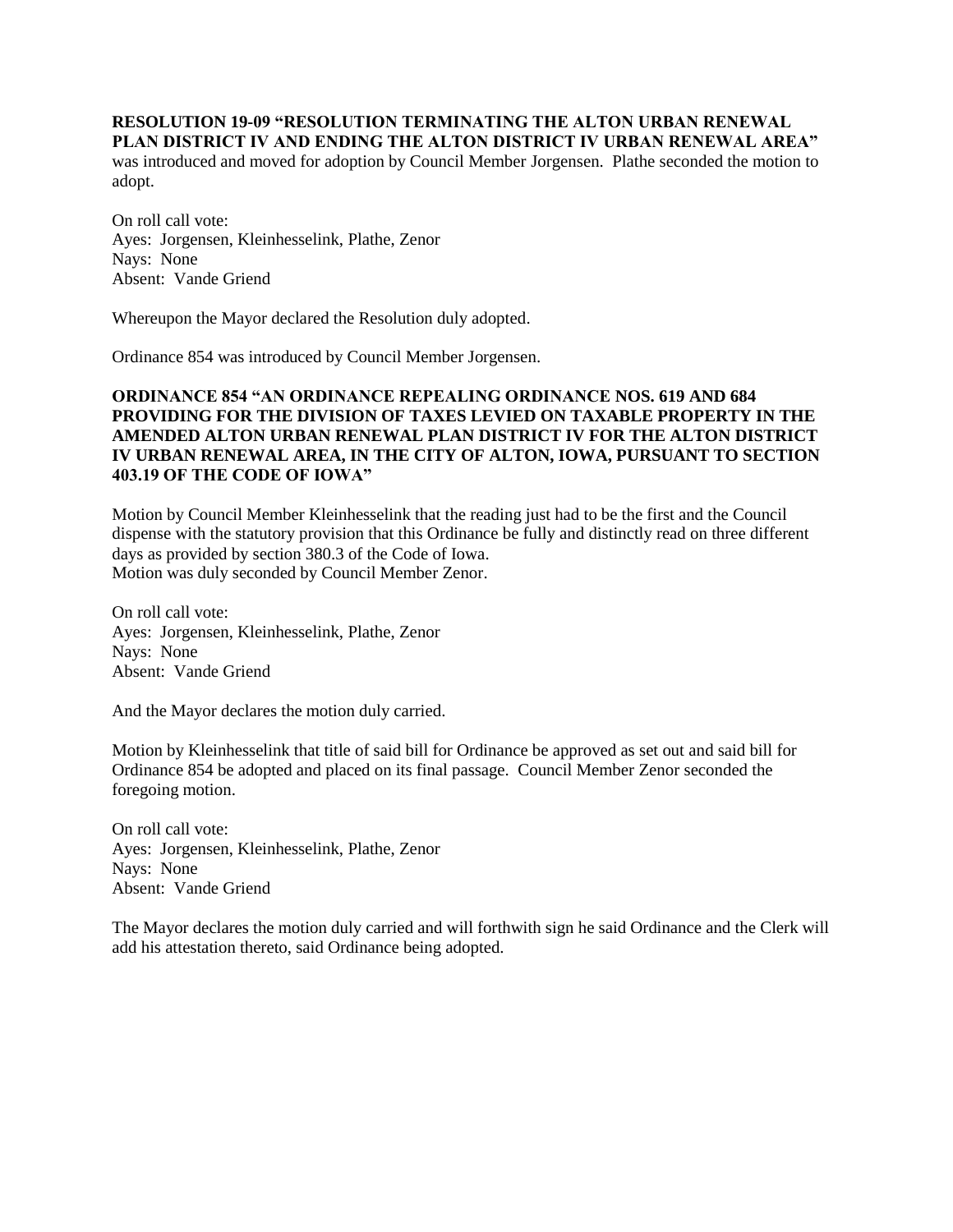### **RESOLUTION 19-10 "RESOLUTION DETERMINING THE NECESSITY AND SETTING DATES OF A CONSULTATION AND A PUBLIC HEARING ON A PROPOSED ALTON INDUSTRIAL PARK URBAN RENEWAL PLAN FOR A PROPOSED URBAN RENEWAL AREA IN THE CITY OF ALTON, STATE OF IOWA"** was introduced and moved for adoption by Council Member Zenor. Jorgensen seconded the motion to adopt.

On roll call vote: Ayes: Jorgensen, Kleinhesselink, Plathe, Zenor Nays: None Absent: Vande Griend

Whereupon the Mayor declared the Resolution duly adopted.

## **PARKING:**

Ordinance 855 was introduced by Council Member Kleinhesselink.

## **ORDINANCE 855 "AN ORDINANCE AMENDING THE CODE OF ORDINANCES OF THE CITY OF ALTON, IOWA, BY AMENDING PROVISIONS PERTAINING TO HANDICAPPED PARKING REQUIREMENTS"**

Motion by Council Member Zenor that the reading just had to be the first and the Council dispense with the statutory provision that this Ordinance be fully and distinctly read on three different days as provided by section 380.3 of the Code of Iowa.

Motion was duly seconded by Council Member Jorgensen.

On roll call vote: Ayes: Jorgensen, Kleinhesselink, Plathe, Zenor Nays: None Absent: Vande Griend

And the Mayor declares the motion duly carried.

Motion by Kleinhesselink that title of said bill for Ordinance be approved as set out and said bill for Ordinance 855 be adopted and placed on its final passage. Council Member Jorgensen seconded the foregoing motion.

On roll call vote: Ayes: Jorgensen, Kleinhesselink, Plathe, Zenor Nays: None Absent: Vande Griend

The Mayor declares the motion duly carried and will forthwith sign he said Ordinance and the Clerk will add his attestation thereto, said Ordinance being adopted.

**LIQUOR LICENSE:** The 10<sup>th</sup> St. Pub submitted a request for renewal of their liquor license with outdoor service.

Motion by Zenor and second by Plathe to approve the liquor license with outdoor service for  $10<sup>th</sup>$  St. Pub. Ayes 4